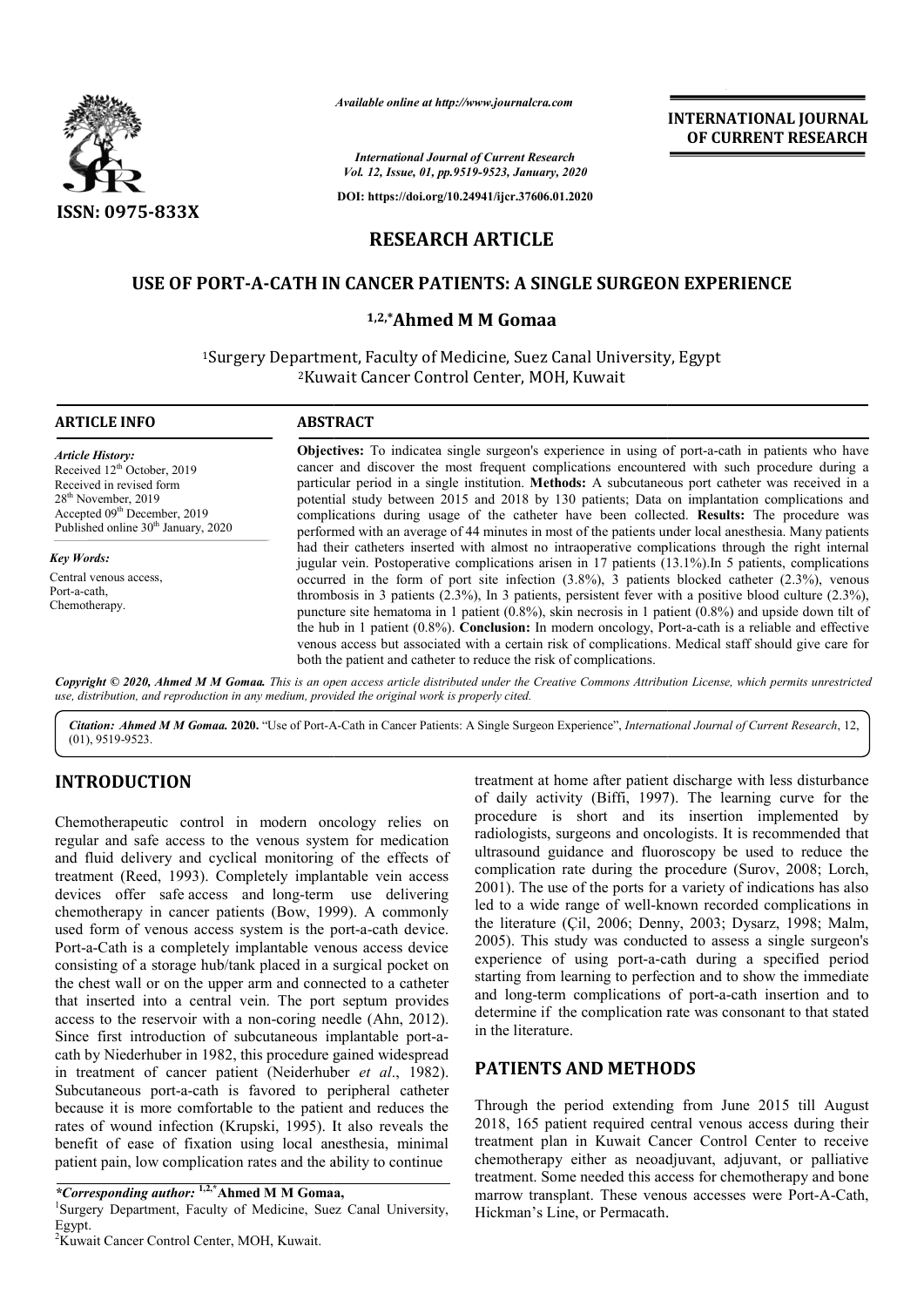All these patients had their central venous access fixed by the same surgeon. The first 20 cases were excluded from the study as we consider them needed to attain good learning curve and were done with assistance or under observation from senior trained staff. From the rest; 130 patients with solid organ tumors had a Port-A-Cath inserted along the period. Written informed consent was taken from each patient explaining the procedure and its benefits and possible complication, with agreement on using the data regarding the procedure or imaging for research devotions. Pre-operative check of patient common condition and investigations included CBC and coagulation profile done for all patient and platelet count of at least  $50000$  /ml<sup>3</sup> was needed and INR of not more than 1.5.Prophylactic preoperative antibiotic was used as a single dose  $3<sup>rd</sup>$  generation cephalosporin given preoperatively.

dose 3<sup>rd</sup> generation cephalosporin given preoperatively.<br>**Technique of insertion:** A polyurethane Port-A-Cath kit POLYSITE® provided by PEROUSE MEDICAL, France, used in all patients with size ranging between 8 8-10 F.Fig. 1. Selection of the route of venous access left for surgeon preference putting in mind the easiness of puncture and the presumed least possible complications stated in literature. So right internal jugular vein came in first place followed by left internal jugular vein, right subclavian and finally left subclavian. One special situation in females with right breast cancer the selection was preferentially for left internal jugular or left subclavian vein in order to easily place the subcutaneous port away from side of surgery and possible radiotherapy fie field. In theater the heart rate, blood pressure and oxygen saturation of the patient was monitored throughout the procedure. Under complete aseptic technique, while the patient in 15 15-20 degree Telendenburg position, Seldinger's technique was used to get venous puncture under US guidance (LOGIC 5, GE Health Care Medical Systems, USA) then a guide wire introduced and its position in the right side of the heart checked using intraoperative fluoroscopy by C-arm machine (GE OEC 9900 Elite) Fig 2. The port site was anaesthetized by xylocaine then 2-3 cm skin incision done and a subcutaneous pocket created to accommodate the drum then the catheter was tunneled from this pocket to come out at the puncture site where the guide wire still in place. A peel-away sheath with a dilator was introduced over the guide wire then the dilator removed and the catheter was inserted via the sheath. Position of the catheter tip was adjusted to be at the atrio-caval junction and checked tip was adjusted to be at the atrio-caval junction and checked<br>by C-arm machine. Once in place the catheter was cut to the appropriate length and connected to the drum with a plastic lock then the drum was sutured by 3 point fixation to the under lying fascia. The drum and catheter was tested for backflow and in flow using non-coring Huber needle then it was locked by heparinized saline and the skin closed over it. Fig 3. Data was documented regarding age, sex, type of cancer, route of venous access, usage of US, time taken for insertion and immediate intraoperative complications if any. mous puncture under US guidance (LOGIC 5, GE Health<br>are Medical Systems, USA) then a guide wire introduced and<br>a position in the right side of the heart checked using<br>traoperative fluoroscopy by C-arm machine (GE OEC 9900<br>

**Post-operative care:** All patients were discharged within 6 **Post-operative care:** All patients were discharged within 6 hours post operatively with post-operative chest x-ray done for all patients had a subclavian access or who complained of any chest tightness or dyspnea during the procedure. Patients allowed using the catheter for their chemotherapy starting from the day 1 post-operative and the actual start was documented on first follow up visit. Post-operative care and maintenance carried out by dedicated trained nurse at chemotherapy room. Patients were followed up on day 7 and 30 post operatively, also on emergency basis at any time if indicated or suggested by medical doctor or chemotherapy nurse. he catheter for their chemotherapy starting from<br>operative and the actual start was documented<br>up visit. Post-operative care and maintenance<br>dedicated trained nurse at chemotherapy room.<br>ollowed up on day 7 and 30 post ope



**Figure 1. Polysite® Port-A-Cath Kit, opened before insertion and showing contents: guide-wire, catheter and drum, peel away sheaths with its dilator, metal tunneler, 10 ml standard syringe and needle**



**Figure 2. Fluoroscopic view showing a guide RT side of the heart heart**



**Figure 3. Fluoroscopic view showing the portacath in place after place insertion**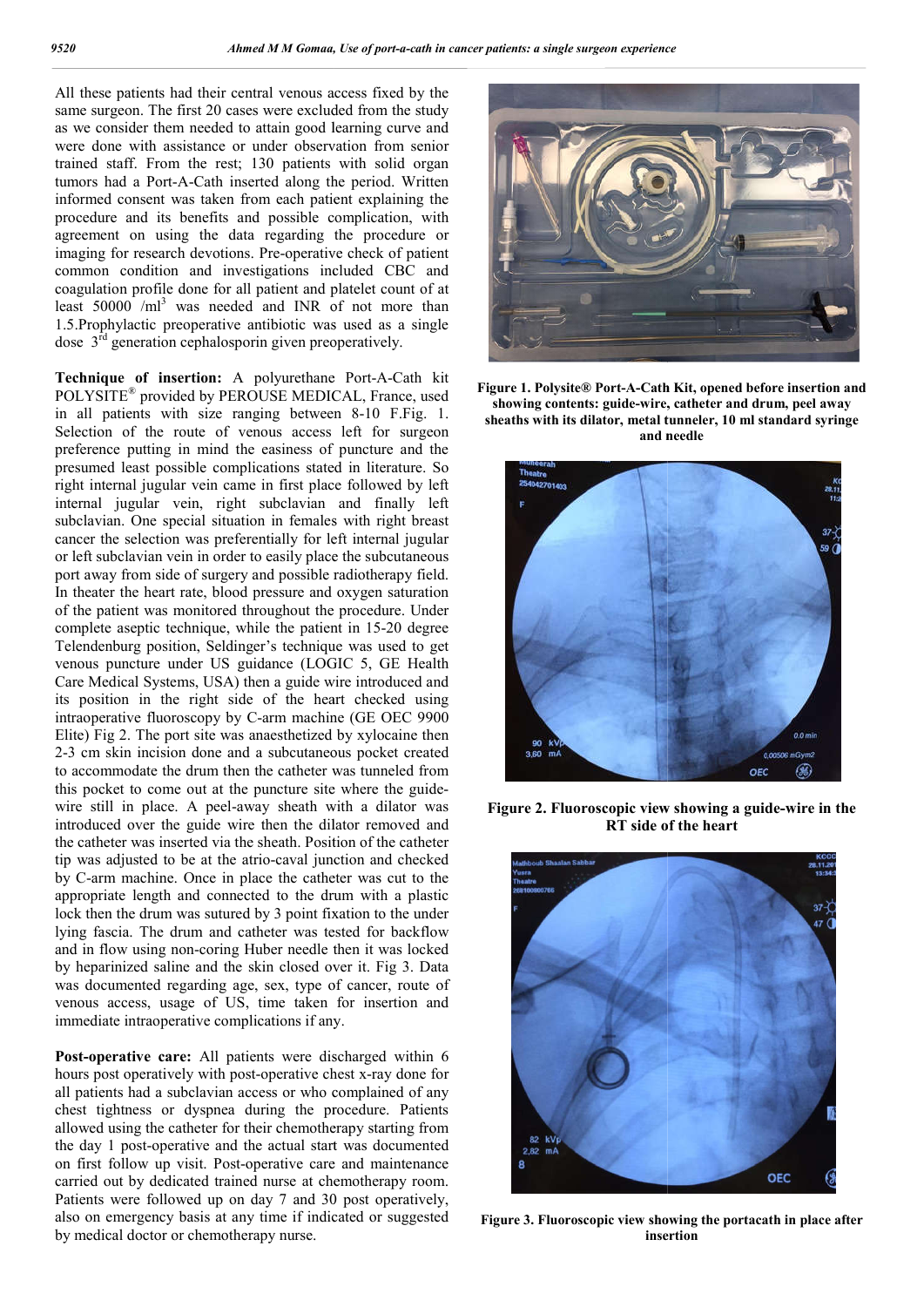The catheter needed to be removed when any complication necessitated that (wound infection, skin necrosis over the port, fever with bacteremia with no other obvious cause, thromboembolic event, non- functioning catheter) or on completing the course of treatment and advised to be removed by medical doctor.

#### **RESULTS**

Of the 130 implantations, 70 were males (53.8%) and 60 were females (46.2%). Mean age was 41 years (range 24-80). All patients had confirmed malignant conditions. Gastrointestinal tract malignancies were the most common diagnoses (43.8%), followed by breast cancer (24.6%) Table 1 In our series port-acath insertion was done using local anesthesia or local anesthesia with sedation. Only two patients had there catheter inserted while under general anaesthesia one was very anxious and afraid to undergo the procedure under local and the other had her catheter inserted while her surgery for breast cancer. The port-a- cath was inserted through the right internal jugular vein in 86.9 % of the patients and via the right subclavian vein in 5.4%, left subclavian vein in 3.8% and left internal jugular vein in 3.8%. The details are shown in Table 2.

The estimated time of the procedure, measured from starting giving local anaesthesia and vein puncture till wound closure, ranged between 30-80 minutes with average of 44 min. (Table 3). Post-operative complications occurred in 17 patients (13.1%) where port site infection came first and occurred in 5 patients (3.8%), followed by catheter related bacteremia, catheter blockage and venous thrombosis (2.3% each). (Table 4)

**Table 1. Underlying malignancies of the patients with Port A Cath**

| 32<br><b>Breast</b><br>31<br>Colon<br>14<br>Ovary<br>Rectum<br>13<br>10<br>Pancreas<br>8<br>Stomach<br>8<br>Lymphoma<br>Esophagus<br>4<br>3<br>Cholangiocarcinoma<br>$\mathfrak{D}$ |
|-------------------------------------------------------------------------------------------------------------------------------------------------------------------------------------|
|                                                                                                                                                                                     |
|                                                                                                                                                                                     |
|                                                                                                                                                                                     |
|                                                                                                                                                                                     |
|                                                                                                                                                                                     |
|                                                                                                                                                                                     |
|                                                                                                                                                                                     |
|                                                                                                                                                                                     |
|                                                                                                                                                                                     |
| Lung                                                                                                                                                                                |
| Gall bladder cancer                                                                                                                                                                 |
| Nasopharyngeal cancer                                                                                                                                                               |
| Pseudomyxomapretonii                                                                                                                                                                |
| Sarcoma                                                                                                                                                                             |
| Appendicular cancer                                                                                                                                                                 |

**Table 2. Route of catheter insertion**

| Route                       | Number of patients |
|-----------------------------|--------------------|
| Right internal jugular vein | 113                |
| Right subclavian vein       |                    |
| Left internal jugular vein  |                    |
| Left subclavian vein        | 5                  |
| Total                       |                    |

**Table 3. Time of insertion of the Port A Cath**

| 30 minutes | 16 patients (12.3%)    |
|------------|------------------------|
| 35 minutes | 16 patients (12.3%)    |
| 40 minutes | 44 patients (33.8%)    |
| 45 minutes | 15 patients (11.5%)    |
| 50 minutes | 20 patients (15.4%)    |
| 60 minutes | 14 patients (10.8%)    |
| 65 minutes | 1 patient $(0.8\%)$    |
| 70 minutes | 3 patients $(2.3\%)$   |
| 80 minutes | 1 patient<br>$(0.8\%)$ |
|            |                        |

**Table 4. Complicationsconnectedto Port-A-Cath implantation**

| Wound infection                          | $3.8\%$ (n=5) |
|------------------------------------------|---------------|
| Blocked catheter                         | $2.3\%$ (n=3) |
| Venous thrombosis                        | $2.3\%$ (n=3) |
| Unexplained fever with positive blood CS | $2.3\%$ (n=3) |
| Puncture site hematoma                   | $0.8\%$ (n=1) |
| Skin necrosis                            | $0.8\%$ (n=1) |
| Upside down drum                         | $0.8\%$ (n=1) |

#### **DISCUSSION**

Owing to the advancement of long-term cancer treatments, regular need to access venous system, and the delivery of a plenty of fluids and chemotherapeutics, the use venous catheters has become common in recent years. The greatest advantages of implantable port catheters compared to other types of central catheters are low infection rates, long life span and reduced restrictions on daily activities of patients, increased comfort, long-term usability and reliability without special care (Krupski, 1995; Biffi, 1997; Carlo, 2004). Furthermore, the port insertion into the body which considered as a foreign object is followed by technical difficulties and the risk of complications arising (Eroğlu, 2008). Although the value of the implantable port is greater than that of the inconvenience (Hartkamp, 2000), complications linked to the implantable port may be serious. In this analysis the overall incidence of complications connected with Port-A-Cath was 13.1%. During port insertion, the techniques used by interventional radiologists and surgeons are comparable. During operations, radiologists often use fluoroscopy and ultrasonography. Port insertion under surveillance minimizes procedural complications like pneumothorax, hemothorax, arterial damage and malposition of the tip of the catheter (Biffi *et al*., 1997; Mansfield, 1994). In our study the RT IJV route was the most frequent (86.9%) as it is preferred by the surgeon providing the easiest way by its direct continuation with the SVC and RT side of the heart in comparison to the LT IJV and a less documented rate of pneumothorax in comparison to subclavian vein. The time taken to perform the procedure ranges between 30-80 minute with average of 43.6 and this time include the whole procedure including the use of USguidance and also the use of fluoroscopy which deployed in all cases. The use of fluoroscopy was of great help avoiding problems that happen sometimes during insertion regarding the position of catheter tip and misdirected guide-wire and catheter especially seen when subclavian or LT IJV used where they may cross to the contralateral side or up into RT IJV. Our porta-cath related complications were wound infection, blocked catheter, venous thrombosis, persistent fever with positive blood culture, puncture site hematoma, skin necrosis and upside down drum. Puncture site hematoma developed in one patient of our series, in this patient there was in advertent arterial puncture that revealed immediately by high pressure backflow via puncture needle revealed bright red blood coming in jets, so the needle removed and pressure applied for some times then the procedure carried out using another route for venous access. In Krupski case series port-related infections were reported as between 0.5 and 9% (Krupski *et al*., 1995). Typically, infection followed by fever of unknown origin. In these cases, it is advised to remove the catheter as catheter or port pocket-related infections can develop (Krupski, 1995; Lorch *et al*., 2001). Kurul *et al*. (2002). Reported port pocket infection associated with long-term use as 0.3 to 4.4 percent.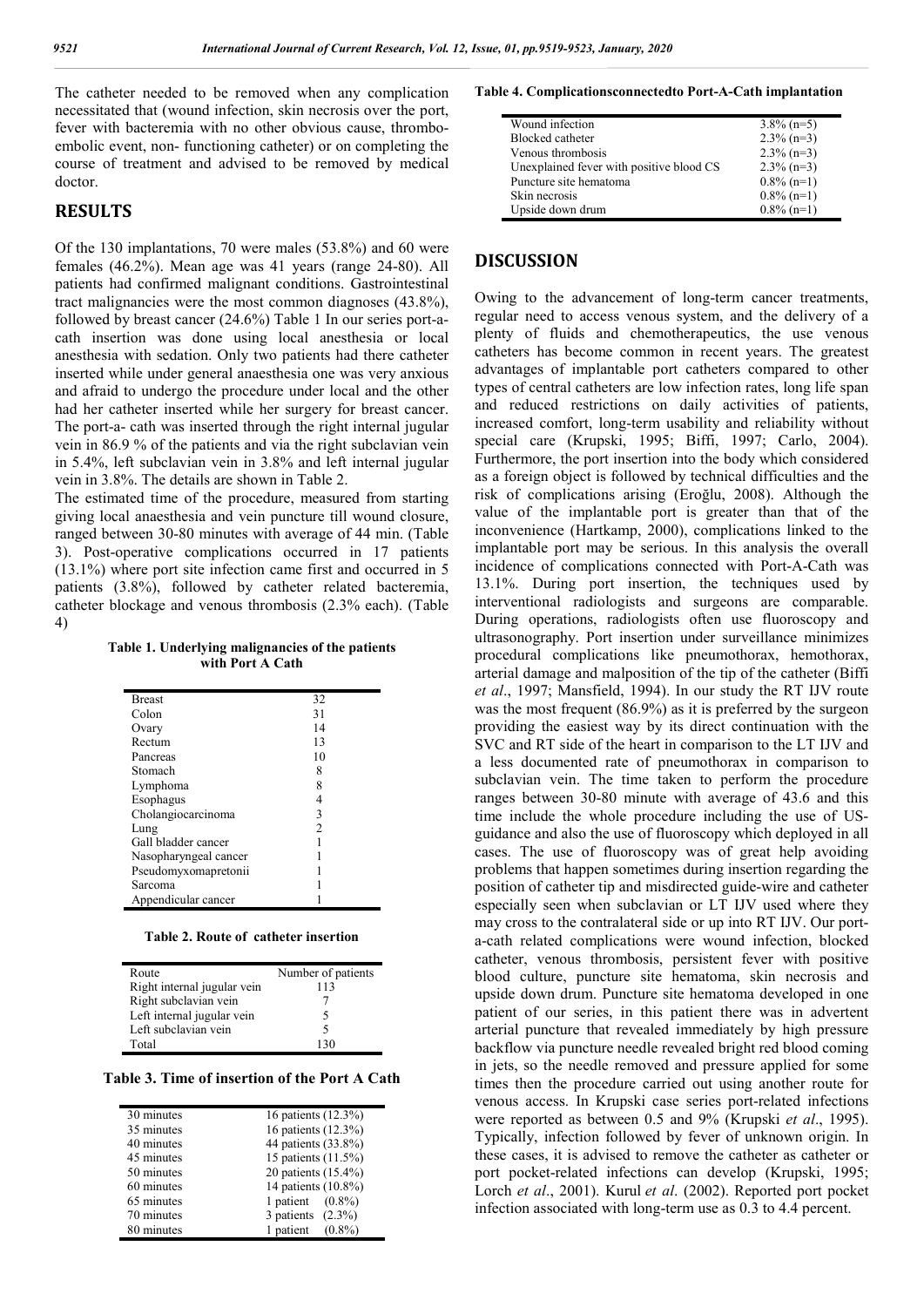For port infection cases, the port responsible for the infection should be removed. In current study, Port Pocket Infection developed in 5 patients, or 3.8%, who had the catheters removed and started antibiotic therapy and operating site treatment following the discovery of infection. Three of patients (2.3%) showed persistent unexplained fever with positive blood culture taken through the catheter with no improvement despite use of antibiotics and this necessitated catheter removal as it was attributed as the only source of infection despite no local manifestation at pocket site. So in our study, port-a-cath related infection including pocket infection and catheter colonization were seen in about 6.1% of all our patients and this goes in correspondence with other series documented catheter-related infection as the cause of precocious removal in 7.1–13.4% of cases (Ray, 1996; Schwartz, 1997; Schuman, 1995). In 1% of their patients, Cil *et al*. (2006) reported skin erosion and related skin necrosis. Lack of technical experience could cause the contiguity of the port pocket to the skin. Appropriate skin thickness should therefore be maintained over the port particularly in thin cachectic patients and suturing the reservoir to pectoral fascia with a non-absorbable suture could also prevent skin erosion over the port (Ahn, 2012; Çil, 2006; Vardy, 2004; Plumhans, 2011). These technical tricks along with proper pocket size also could prevent reservoir malposition, twist or upside down tilt which happened in one patient of our series in whom absorbable suture was used with possibly large pocket relative to reservoir size. In three patients (2.8%), presented with either neck or limb pain and swelling diagnosed as having venous thrombosis so their catheters were removed.

Dysfunction of the port-a-cath indicated by a difficulty in catheter blood aspiration and fluid injection capability and is typically experienced with long-term use. For catheters that are mounted without fluoroscopy or that are not monitored, catheter instability occurs due to catheter kink as in the case of a narrow loop when using internal jugular vein, fibrin accumulation, precipitation of hyperosmolar liquids and medications, inclination of the catheter tip against the wall of the vessel or disconnection of the catheter from the port. (6). Catheter failure or blockage was seen in 3 of our patient representing 2.3% and this goes with reported rate in other series ranging between 2.9-3.4% (Schwartz, 1997; Schuman, 1995; Vardy, 2004). Dislodged catheter fracture occurs in about 0.2–1% of port-a-cath implantation (Kock, 1998; Koller, 1998). The dislocated parts of the catheter normally appear in the central veins (Surov, 2008). However there may be serious complications such as pulmonary embolism, arrhythmia, heart arrest and perforation (Ballarini, 1995; Monreal, 2001; Gowda *et al*., 2004). Luckily, none of our patients demonstrated this important complication. In summary, the insertion and use of port-a-cath in our research is a safe and useful tool for longterm intravenous access with a short learning curve. Through the published data, our complication rate of 13.1% was comparable to most of other series. Nevertheless, the complications related to port-a-cath use can be reduced by using aid of fluoroscopy and US-guidance. Also port-a-cath care and maintenance is critical to maintain low rates of late complications. For early identification of complications, sufficient information ought to be given to the patient before insertion and adequate follow-up after insertion.

**Conflict of interest:** The surgeon does not have any conflict of interest.

## **REFERENCES**

- Ahn SJ., Kim HC., Chung JW. *et al*., 2012. Ultrasound and fluoroscopy-guided placement of central venous ports via internal jugular vein: retrospective analysis of 1254 port implantations at a single center. *Korean J Radiol*., 13:314– 323.
- Ballarini C., Intra M., PisaniCeretti A. *et al*., 1999. Complications of subcutaneous infusion port in the general oncology population. *Oncology.*, 56:97–102.
- Biffi R., Corrado F., de Braud F., de Lucia F., Scarpa D., Testori A. *et al*., 1997. Long-term, totally implantable central venous access ports connected to a Groshong catheter for chemotherapy of solid tumours: experience from 178 cases using a single type of device*. Eur J Cancer*., 33(8):1190–1194.
- Bow EJ., Kilpatrick MG., Clinch JJ. 1999. Totally implantable venous access ports systems for patients receiving chemotherapy for solid tissue malignancies: a randomized controlled clinical trail examining the safety, efficacy, costs, and impact on quality of life. *J ClinOncol*., 17:1267.
- Carlo JT., Lamont JP., McCarty TM., Livingston S., Kuhn JA. 2004. A prospective randomized trial demonstrating valved implantable ports have fewer complications and lower overall cost than nonvalved implantable ports. *Am J Surg.,* 188(6):722–727.
- Çil BE., Canyiğit M., Peynircioğlu B. *et al*., 2006. Subcutaneous venous port implantation in adult patients: a single center experience. *Diagn Interv Radiol.,* 12:93–8.
- Denny MA., Frank LR. 2003. Ventricular tachycardia secondary to port-a-cath\_ fracture and embolization. *J Emerg Med.,* 24:29–34.
- Dysarz FA., Fiorillo MA., Davidson PG. 1998. Complications of subcutaneous injection ports. *Mt Sinai J Med*., 65:289– 91.
- Eroğlu E., Bulutçu E., Erçelen Ö. 2008. Unusual complications of the subcutaneous port catheter. *J New Zealand Med Assoc.,* 121:1280.
- Gowda MR., Gowda RM., Khan IA. *et al*., 2004. Positional ventricular tachycardia from a fractured mediport catheter with right ventricular migration––a case report. *Angiology*., 55:557–60.
- Hartkamp A., van Boxtel AJH., Zonnenberg BA., Witteven PO. 2000. Totally implantable venous access devices: evaluation of complications and a prospective comparative study of two different port systems. *Neth J Med*., 57:215– 23.
- Kock HJ., Pietsch M., Krause U., Wilke H., Eigler FW. 1998. Implantable vascular access system: experience in 1500 patients with totally implanted central venous port system. *World J Surg.,* 22:12–6.
- Koller M., Papa MZ., Zweig A., Ben-Ari G. 1998. Spontaneous leak and transection of permanent subclavian catheters. *J Surg Oncol*., 68:166–8.
- Krupski G., Froschle GW., Weh FJ., Schlosser GA. 1995. Central venous access devices in treatment of patients with malignant tumors: venous port, central venous catheter and Hickman catheter. Cost-benefit analysis based on a critical review of the literature, personal experiences with 135 port implantations and patient attitude. *Chirurg*., 66(3):202– 207.
- Kurul S., Saip P., Aydin T. 2002. Totally implantable venousaccess ports: local problems and extravasation injury. Lancet Oncol., 3(11):684–692.